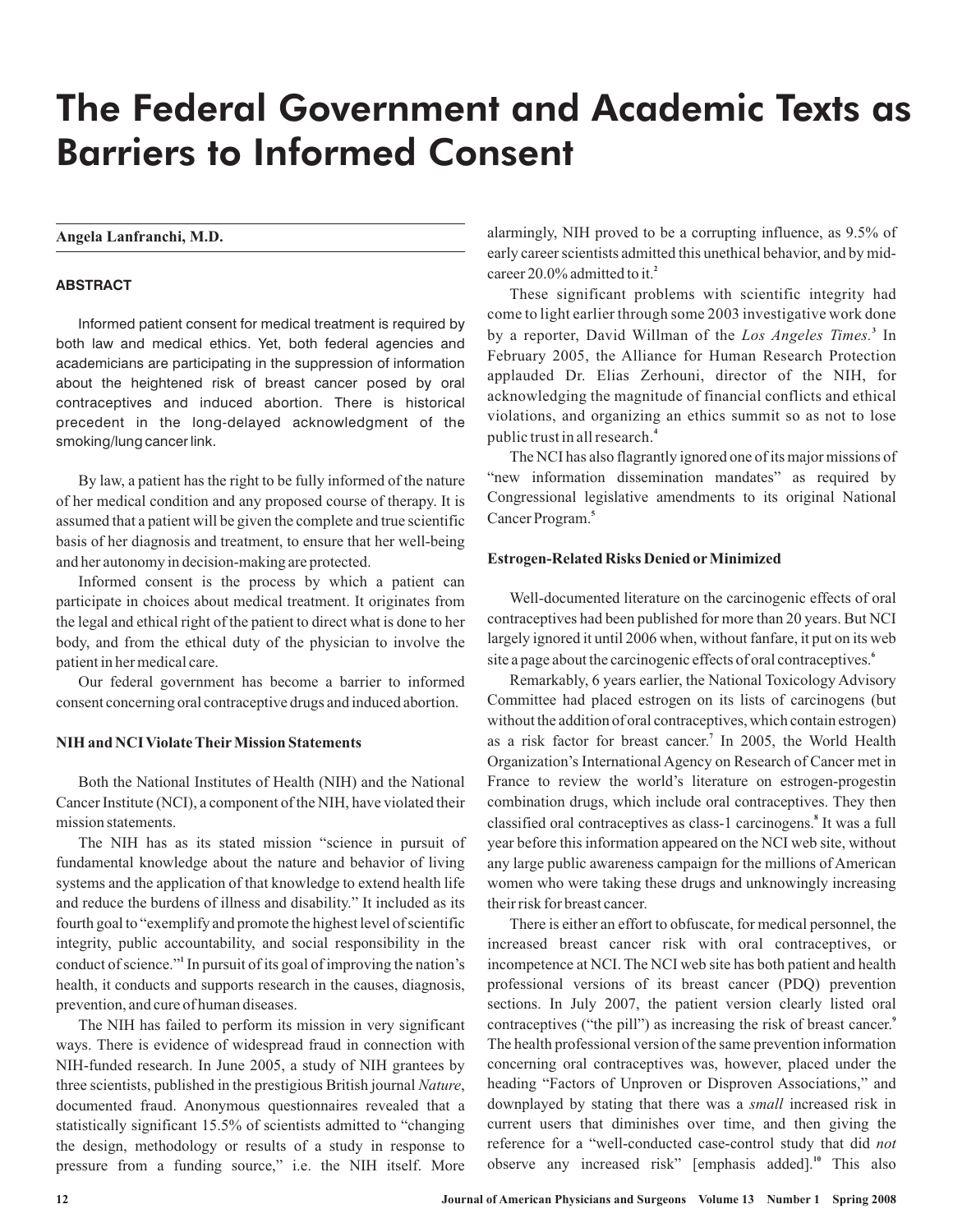contradicted its own web page placed May 4, 2006, which gave information on oral contraceptives increasing the risk of breast, cervical, and liver cancer. **6**

As of January 2008, both NCI PDQs had been substantially revised. The patient version listed both abortion and oral contraceptives under the heading "The following have been proven not to be risk factors for breast cancer or their effects on breast cancer risk are not known." Elaborating, the PDQ stated that "there does not appear to be a link between abortion and breast cancer," and that "taking oral contraceptives...may slightly increase the risk of breast cancer in current users." The health professional version omitted mention of abortion or oral contraceptives. It listed pregnancy before age 20 as a risk-reducing factor, and hormonereplacement therapy as a risk-increasing factor.

The NCI changes its website information frequently—it was revised more than 20 times in the first 7 months of 2007. Readers might be interested in searching www.cancer.gov on www.archive.org to see how things change.

Also shocking is the blatantly incorrect information given to patients by the NCI web site. For example, under the section of protective factors and decreased exposure to estrogen, it is stated that the exposure to estrogen "is reduced in the following ways: Pregnancy: estrogen levels are lower during pregnancy." This error **9** was still present on the website as of January 2008; perhaps it will be corrected. In fact, pregnancy levels of estrogen *increase* by 2,000% by the end of the first trimester. Either the scientists at the NCI are unaware of this, or they are avoiding the biological explanation of why an early first full-term pregnancy reduces breast cancer risk. It is well established that breast maturation during pregnancy, which changes 85% of breast tissue to cancerresistant Type 4 lobules, greatly reduces a woman's risk of breast cancer.<sup>11</sup> These same biological facts of breast maturation also account for the increased risk of breast cancer due to induced abortion or premature delivery before 32 weeks.

Another flagrant NCI deviation from its stated mission was its 2003 Workshop on Early Reproductive Events and Breast Cancer Risk.<sup>12</sup> The mission of the workshop was to have 100 scientists review the literature on such risk factors as spontaneous and induced abortion and premature delivery, and then come to a consensus about their importance. The consensus on induced abortion was that there was no association. Premature delivery was considered an "epidemiologic gap." However, the basic biological changes that occur during pregnancy account for the increase in breast cancer risk for both induced abortion and premature delivery shown in the preponderance of studies.<sup>13,14</sup>

Before a woman's first full-term pregnancy (FFTP), her breasts are composed of cancer-vulnerable Type 1 and Type 2 lobules, where ductal and lobular cancers, respectively, start. With increasing levels of the pregnancy hormones estrogen and progesterone, the numbers of these cancer-vulnerable lobules increase, thereby increasing the risk of breast cancer. By 32 weeks of pregnancy, however, early in the third trimester, the pheromones hCG and hPL (human chorionic gonadotropin and human placental lactogen) made by the fetal-placental unit have caused significant maturation of breast tissue. By the end of the third trimester, 85% of the breast consists of cancer-resistant Type 4 lobules containing colostrum. When a pregnancy is interrupted before 32 weeks gestation, either naturally through a live premature birth,<sup>15</sup> or through abortion with the resultant dead fetus, the breast has not significantly matured the increased numbers of cancer-vulnerable Type 1 and Type 2 lobules made during the first and second trimesters. Until maturation is well underway after 32 weeks gestation, the longer a woman is pregnant before premature delivery or induced abortion, the higher her risk of breast cancer because her breasts have greater numbers of lobules where breast cancers start.

Early spontaneous abortions in the first trimester are the result of pregnancies that have lower hormone levels, so that the breasts do not enlarge and create the additional lobules that are at risk for subsequent cancer formation. Either the mother's ovaries or the fetal-placental unit fails to produce enough hormones to sustain the pregnancy. Often women will remark that they miscarried, yet never "felt" pregnant because they didn't experience the normal hormonal changes of nausea or enlarging breasts. Thus, these early abortions do not increase breast cancer risk.

The NCI Workshop on Early Reproductive Events is reminiscent of an event that occurred in Nazi Germany in the 1930s. Hitler was displeased because "Jewish" science was coming to prominence. The government assembled 100 physicists, including two Nobel laureates, to each write an essay against Einstein's theory of relativity. The book was published as *100 Essays Against* . Einstein remarked to an inquiring reporter that were they *Einstein* correct, "it would have only taken one." In a similar way, our government has interfered with the scientific process of conducting studies and relaying the relevant information to the general public.

Evidence for this bias is plentiful. For example, Leslie Bernstein, an epidemiologist and workshop leader who was interviewed after the workshop, said that having a child was the surest, most effective way to reduce breast cancer risk. In an interview about the workshop she told a reporter: "The biggest bang for the buck is the first birth, and the younger you are the better off you are," followed by: "I would never be a proponent of going around and telling them that having babies is the way to reduce your risk." She also added, "I don't want the issue relating to induced abortion to breast cancer risk to be a part of mix of the discussion of induced abortion, its legality, its continued availability." **16**

That same bias is seen in academic breast cancer texts concerning prevention. In the 2000 edition of *Diseases of the Breast* by Jay Harris et al., early full-term pregnancy is not listed in its table of methods of prevention because, according to its accompanying text, "unplanned early pregnancy and an average of more than 2 completed pregnancies per woman have undesirable social and ecologic consequences."<sup>17</sup> The fact that it takes a fertility rate of 2.3 children per woman to maintain the population is disregarded. The book's recommendations appear to be influenced by the notion that humans are bad for the "ecology." Busy practicing clinicians may rely on tables for a quick answer, rather than reading the text.

Bias is also shown when a text acknowledges that oral contraceptives increase the risk of breast cancer 30%, but concludes that, "considering the benefits of the pill," a slightly increased risk is not considered clinically significant.<sup>18</sup> In my experience as a surgeon, I find that women consider all breast cancer significant, especially when it involves them or a loved one.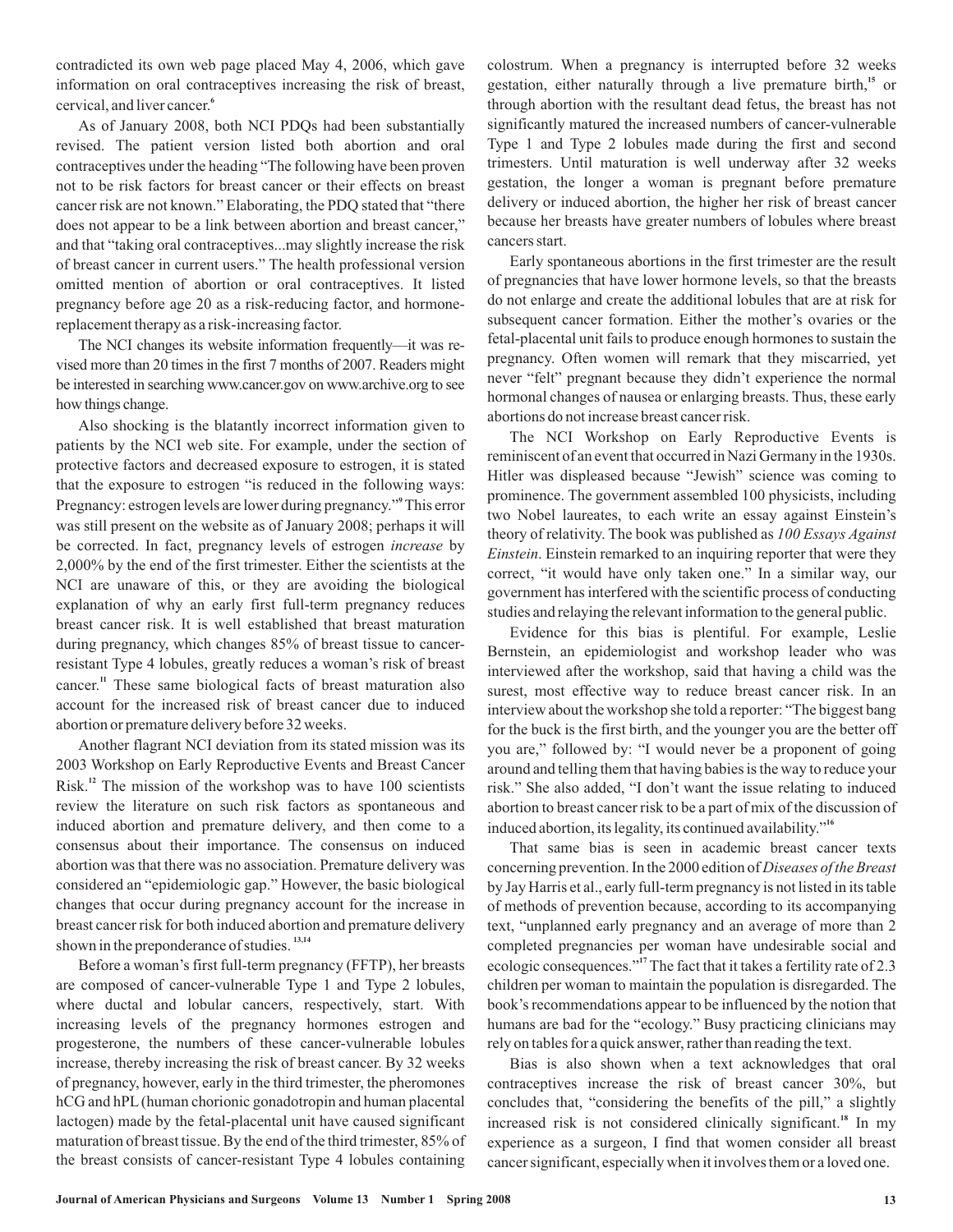NCI leaders seem reluctant to acknowledge an increase in the incidence of breast cancer. In January 2002, Dr. Barnett Kramer, director of the Office of Disease Prevention at the NCI, stated to the New York Times: "In the end screening, far from preventing cancer, actually leads to more cancer patients…by finding both those whose cancers would have been deadly and those whose cancers would have remained small…or would have even disappeared…. People often talk about mammograms to prevent breast cancer when what it's done is to increase, not decrease, the incidence of breast cancer."<sup>19</sup> No studies have reported spontaneous regression or resolution of invasive breast cancers without treatment. In fact, it is largely the detection of many more early stage breast cancers that has led to the declining mortality rates of breast cancer, despite its increasing incidence.

There is other evidence, besides the "Workshop on Reproductive Risks," that the NCI has misled public officials. In 2002 New Jersey State Senator Martha Bark requested information from Dr. William Hait, director of the Cancer Institute of New Jersey, an NCI affiliate, about the abortion/breast cancer link (ABC). He responded that "prostitutes have a low incidence of breast cancer, (presumably due to multiple pregnancies)" and that nuns have higher rates due to lack of child bearing. When I asked for the data supporting his statement about prostitutes and breast cancer risk, he admitted there was none. He related none of the supporting evidence for the ABC Link to the senator.<sup>20</sup>

Like the preventive effects of child-bearing, the risk-increasing effect of induced abortion is misstated in major textbooks. In *The* , oral contraceptives and induced abortion are listed in the *Disorders* table as having "no effect" on breast cancer risk, even though hormone replacement therapy is listed as an increased risk while its measured effect reported in the text is lower or only marginally higher than oral contraceptives or induced abortion. In the table, HRT, with a relative risk (RR) of 1.26 cited in the text, is listed as a "3+ association," while oral contraceptives (RR 1.24) and second trimester abortion (RR 1.38) are listed as having "no effect." **21** *Breast: Comprehensive Management of Benign and Malignant*

At the San Antonio Breast Cancer Symposium in December 2001, I spoke with Jay Harris, M.D., editor of *Diseases of the* , about the bias shown in the section of his text involving *Breast* induced abortion. He first responded he was only the editor, but when pressed that he was responsible for all content, replied that a woman such as the head of the National Breast Cancer Coalition, a lay advocacy group, would be needed to bring the information to the public.

Large breast-cancer advocacy groups are now able to raise large sums of money for research and have political influence through lobbying. They also sponsor medical society meetings and give awards to academics. Often the leaders of these lay groups have ties to abortion-rights and abortion-providing organizations. For example, the founder of the Susan G. Komen Foundation, a breastcancer advocacy and research group, was founded by a Nancy Brinker, who also was a board member for Planned Parenthood, this nation's largest abortion provider.<sup>22</sup> Brinker was also appointed as U.S. ambassador to Hungary.When our current First Lady Laura Bush visited Pope Benedict XVI, she also visited the Komen Foundation offices in Rome. Clearly, Nancy Brinker has direct ties

to the executive branch of the government, which in turn makes political appointments to both the NIH and NCI.

Most academics are supported by grants. And most of the information used by practicing physicians—in textbooks or from teaching conferences—is provided by the givers or recipients of grants from the NIH, NCI, or private breast cancer advocacy groups. The bias in these materials is pervasive.

## **Historical Precedent**

As stated in Ecclesiastes, there is nothing new under the sun. In 1860, Dr. Oliver Wendell Holmes, a physician, essayist, and father of the U.S. jurist, in an address to the Massachusetts Medical Society, stated, "Theoretically, medicine ought to go on its own straightforward inductive path without regard to changes of government or to fluctuations of public opinion.… The truth is that medicine, professionally founded on observation, is as sensitive to outside influences, societal, religious, philosophical, imaginative, as the barometer is to the changes of atmospheric pressure." **23**

I do not believe it was coincidence that on May 7, 2006, only four days after the NCI posted on its web site for the first time information that oral contraceptives were carcinogenic, there was a cover article in the Sunday New York Times magazine titled "The War on Contraception." Nor do I believe it was coincidence that the New York Times editorial before the Workshop on Early Reproductive Events in 2003 stated that the workshop would bring to an end the notion that abortion and breast cancer were linked, if all the experts agreed, and that the posted NCI web page would then change.<sup>24</sup> Before the workshop, the NCI's web page had stated that evidence supporting the abortion breast cancer link was "inconsistent."

The use of political pressure to influence the NCI at the expense of the health and well being of the nation it was charged to protect is hardly new. One only has to look at its history a short 50 years ago. The first study linking cigarettes to lung cancer was published in 1928.<sup>25</sup> After World War II, lung cancer, which had once been a rare cancer, was increasing to epidemic proportions. Soldiers had received cigarettes in their C-rations. Print ads showed physicians extolling the stress-reduction and relaxation benefits of cigarettes. One ad reported that "20,679 physicians say Luckies are less irritating to the throat" than other brands. Cigarette smoking had become very popular. Thoracic surgeons, such as Oschner in New Orleans, were calling out for more public awareness of the cancer risk. Yet 30 years after the first study had shown a link between cigarettes and lung cancer, the NCI was still making pronouncements about the need for more study, and the lack of certainty about the smoking/lung cancer link. Tobaccostate senators, protecting the economic interests of their states, influenced the NCI. This was fully documented in the book by former Federal DrugAdministration director, Dr. David Kessler, *A* Industry.<sup>26</sup> When grassroots awareness campaigns were adversely affecting the popularity of cigarette smoking, the Tobacco Institute was born. *Question of Intent: A Great American Battle with a Deadly*

Finally, it was the surgeon general, as the head of the U.S. Public Health Service reporting to an assistant secretary for health in 1964,